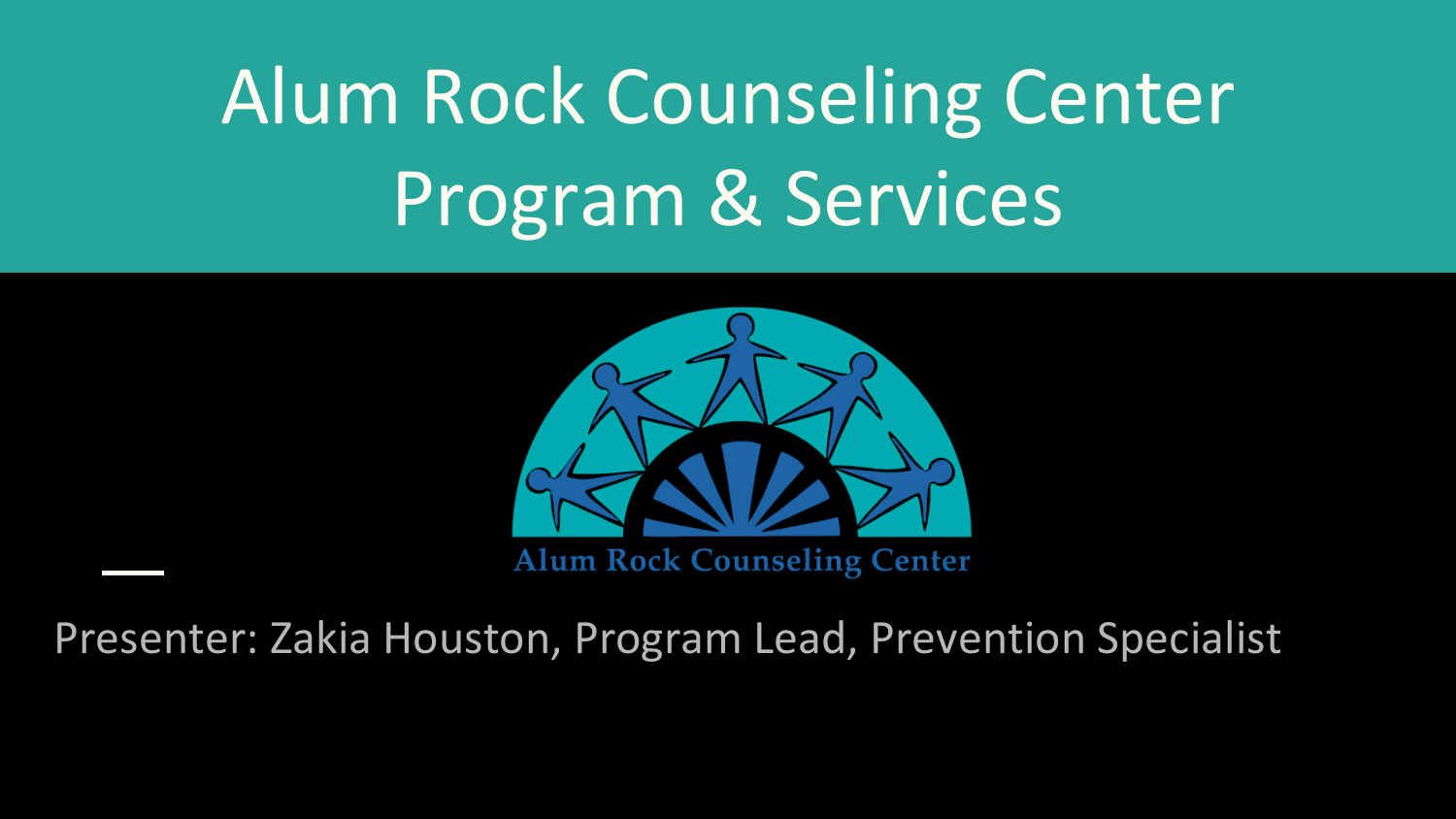#### **Trauma. Poverty. Academic Failure.**

**OUR MISSION:** To heal families and inspire **Impact** youth to reach their full potential.

**OUR VISION: Communities where help and** support services are accessible and prosperity is possible.

#### **OUR VALUES:**

Integrity Helping Others Respect **Diversity** Quality Work

# **ARCC Areas of**

**Medi-Cal certified, ARCC currently supports 5,000 low income, predominantly Latino (80%) youth and families annually throughout the County of Santa Clara, with primarily emphasis in East/Central San Jose area, one of the highest need regions in the county.**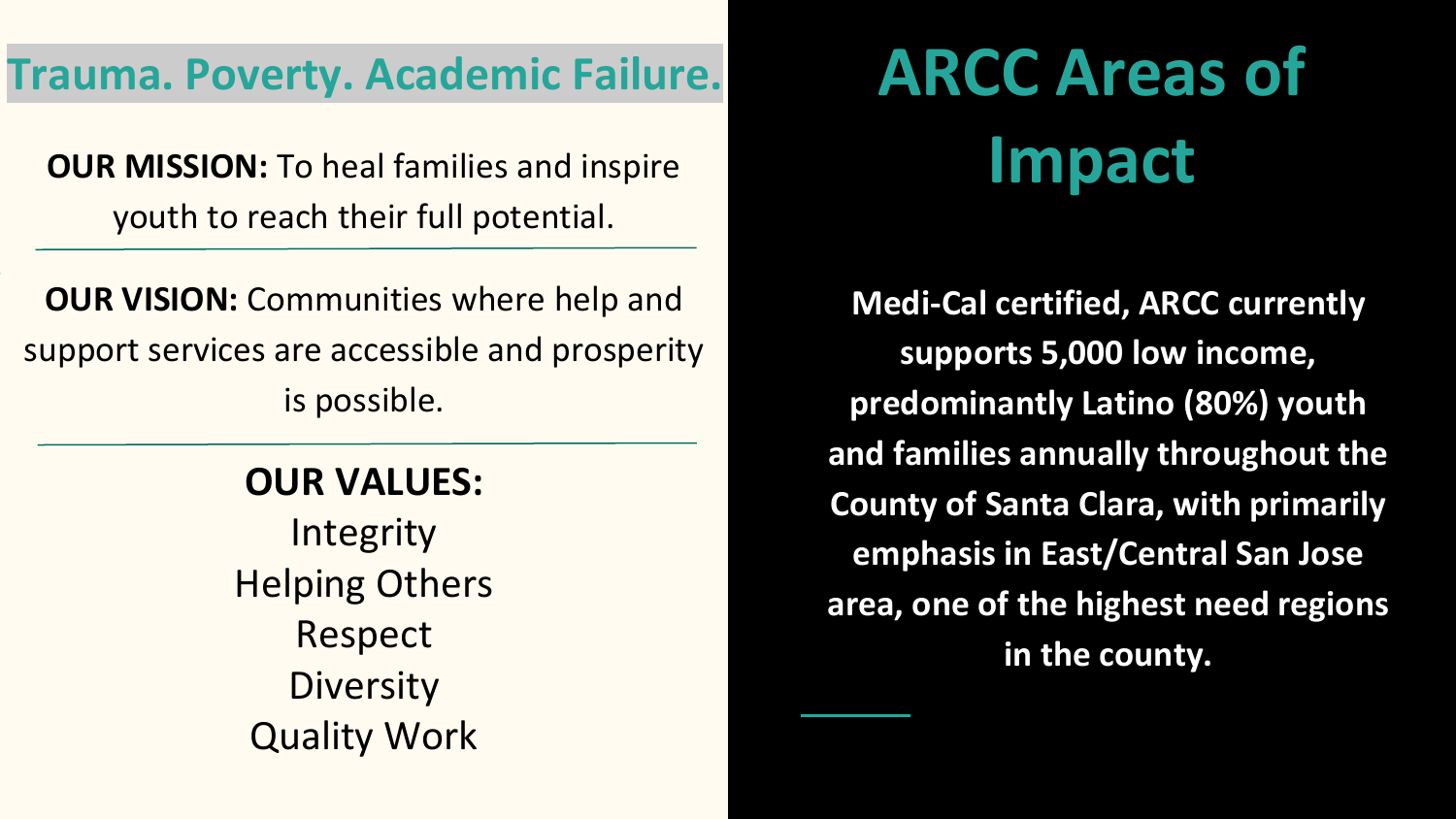- **FIRST 5: Children's Services for Ages 0-5 (Home Visitation)**
- **Status Offender Services (SOS):**
	- **Mobile Crisis Triage & Response**
	- **SOS Aftercare Counseling**
- **Crisis Intervention for Youth (CIPY)**
- **Truancy Abatement Services (TABS)**
- **Middle School Mentoring & Support Program**
- **Prevention & Early Intervention Services**
- **School Linked Services (SLS)**
- **Substance Use Prevention Services (SUPS)**
- **Substance Use Prevention Services-Alternative Activities SUPS-AA**
- **Outpatient Services**
- **Therapeutic Behavioral Services (TBS)**
- **Parent Advocate Services (PA) Program**
- **Counseling Internships**

#### **CLINICAL**

## **NON CLINICAL**



#### **programs total!**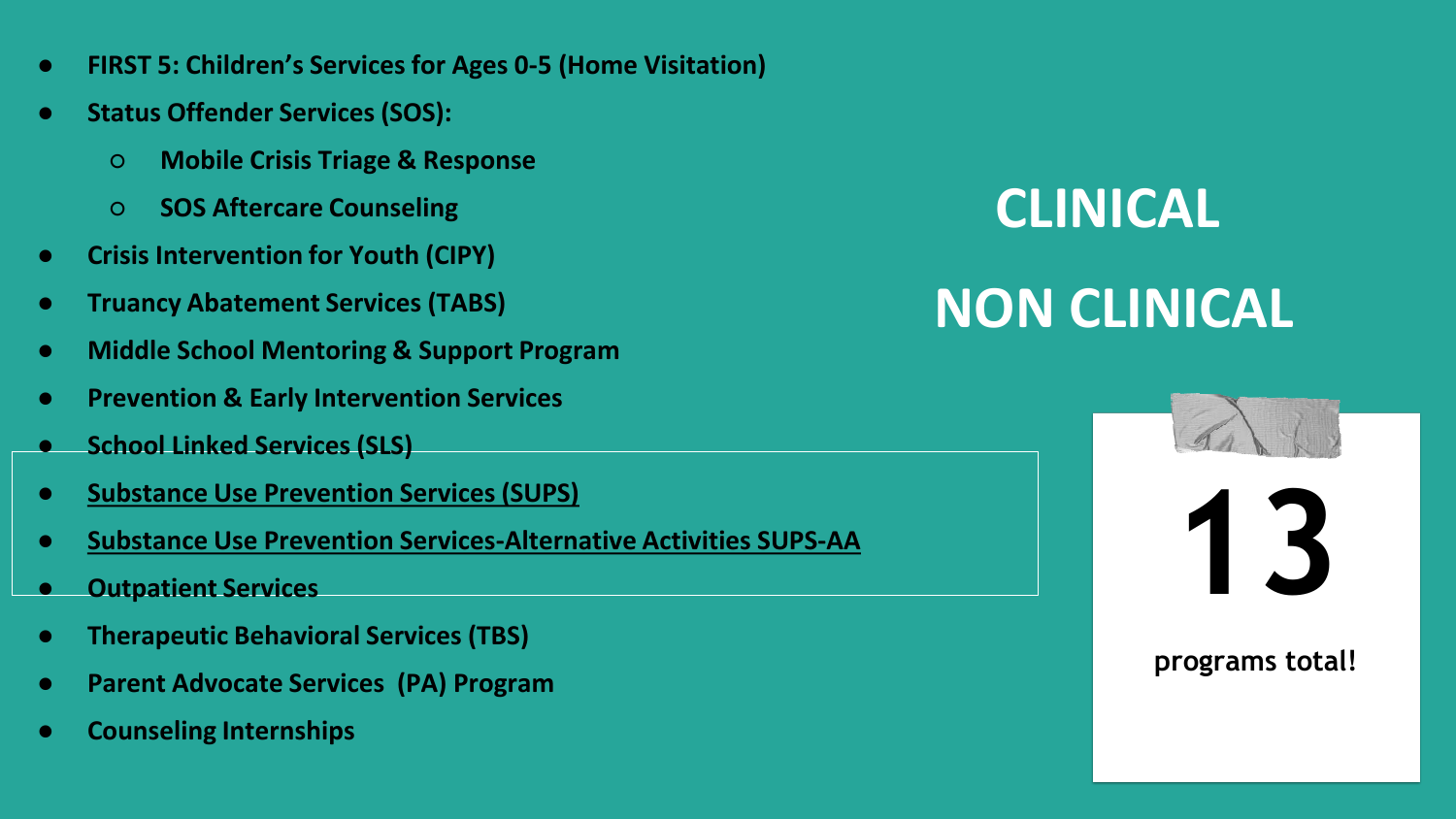**This program is funded by County of Santa Clara Behavioral Health Services – Substance Use Prevention Services.**



## **Disclaimer**

**Our goal through this presentation is to spread awareness and empower youth, parents and staff with information on substances that are readily available in the community. Through this information our audience can be made aware of the signs that they should look out for to know if their youth are using, as well as learn tips on what they can do to help the youth.**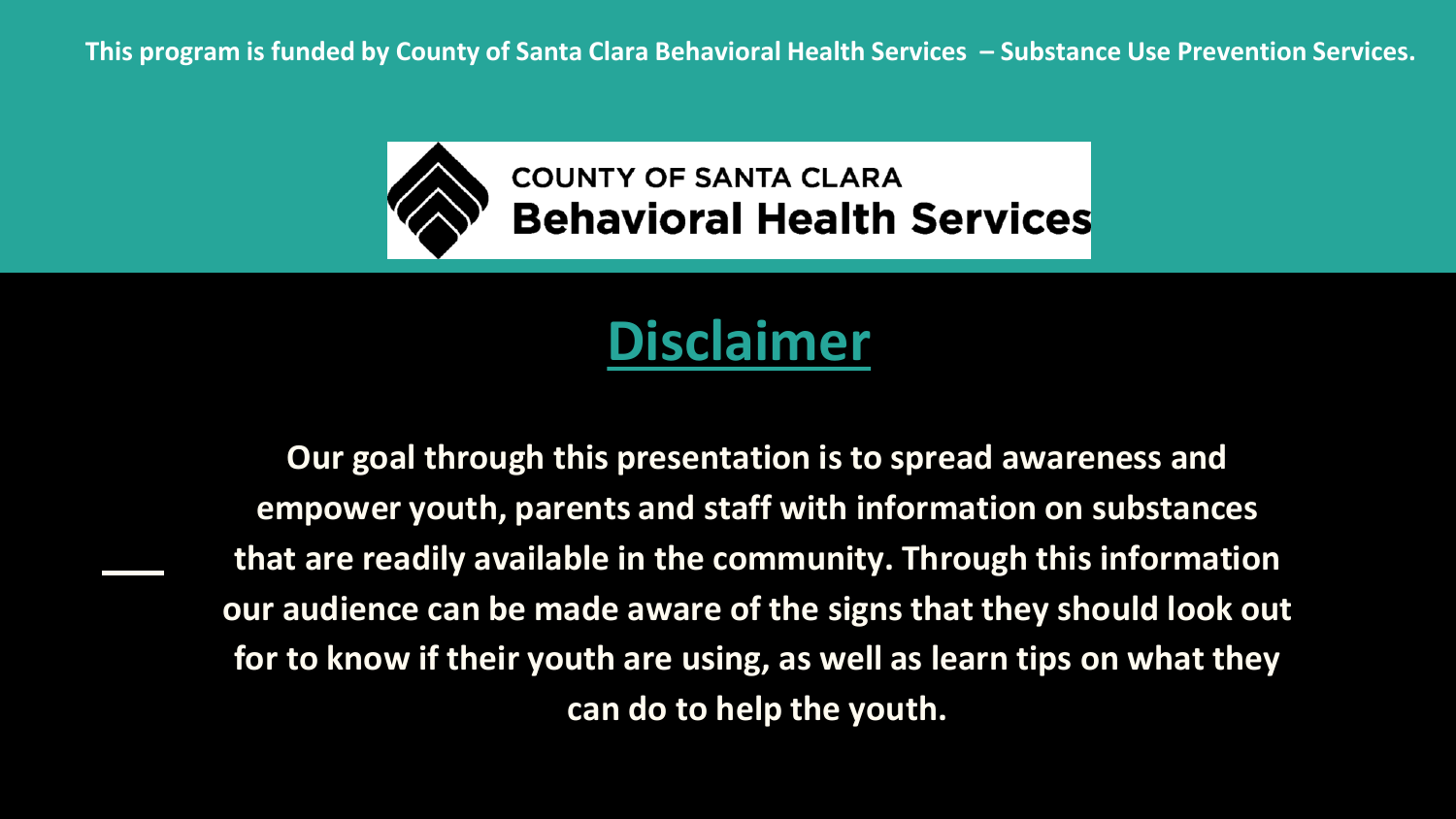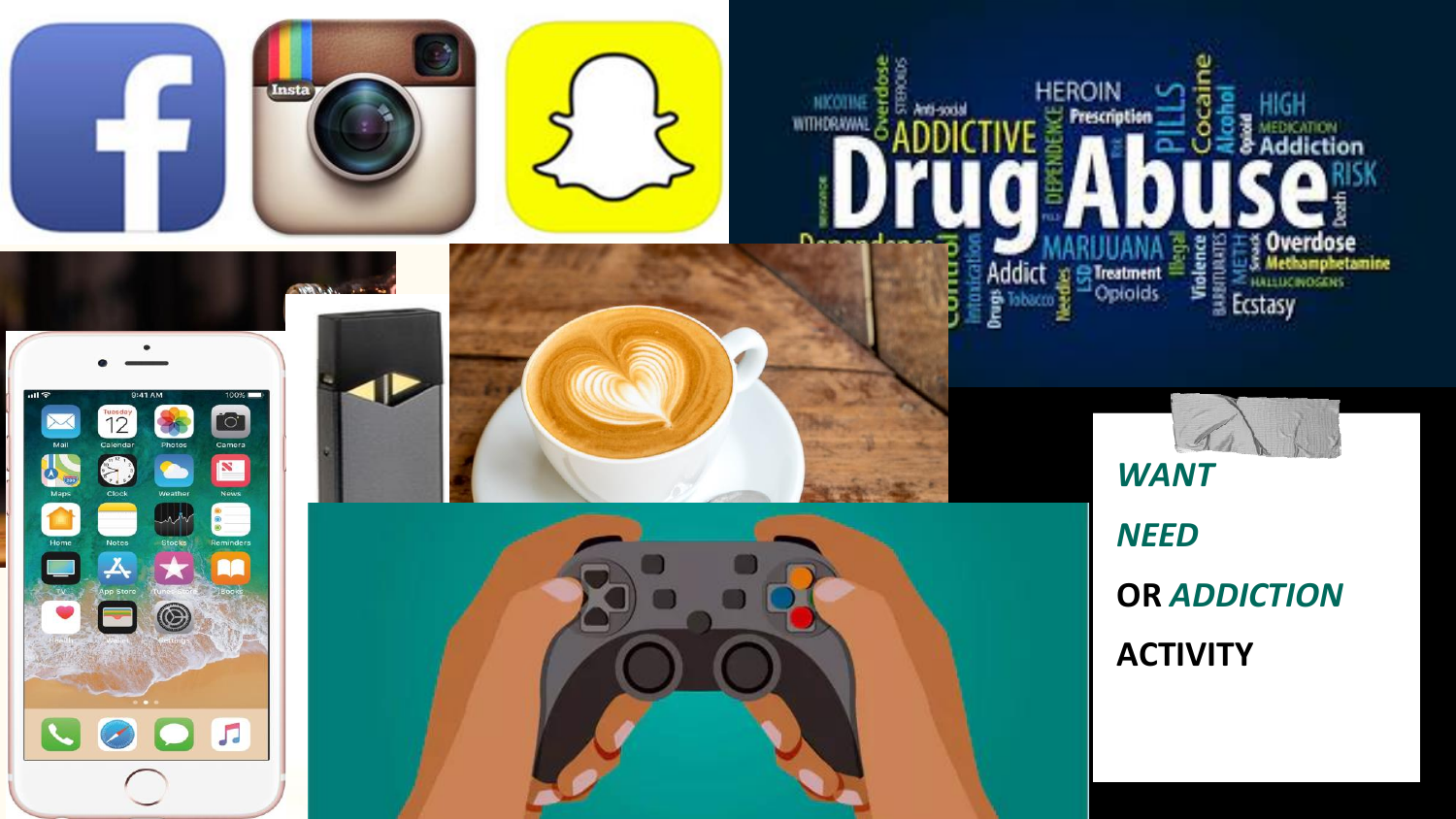**A prevention program focusing on Information Dissemination and Education throughout the County of Santa Clara. SUPS attempts to prevent the onset of substance use and/or limit the development of problems associated with alcohol and other drugs.**

**Substance Use Prevention Services Program (SUPS)**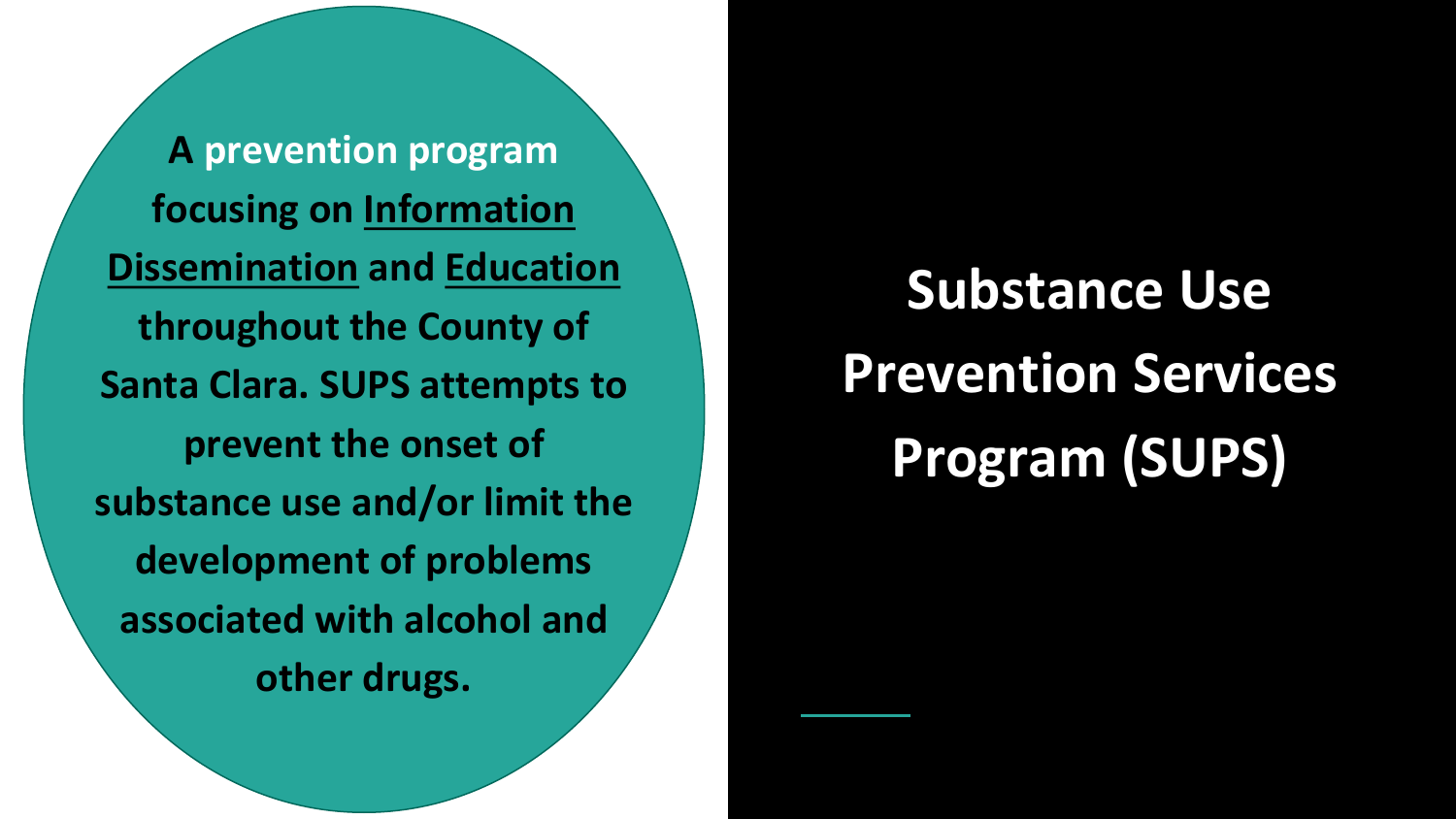#### **PROGRAM SERVICES:**

## **Botvin Life Skills Groups**

- Classes for youth 3rd -10th grades using the Botvin Life Skills Curriculum, an evidence-based program proven to reduce substance use
- Youth will develop and increase coping skills and strengthen protective factors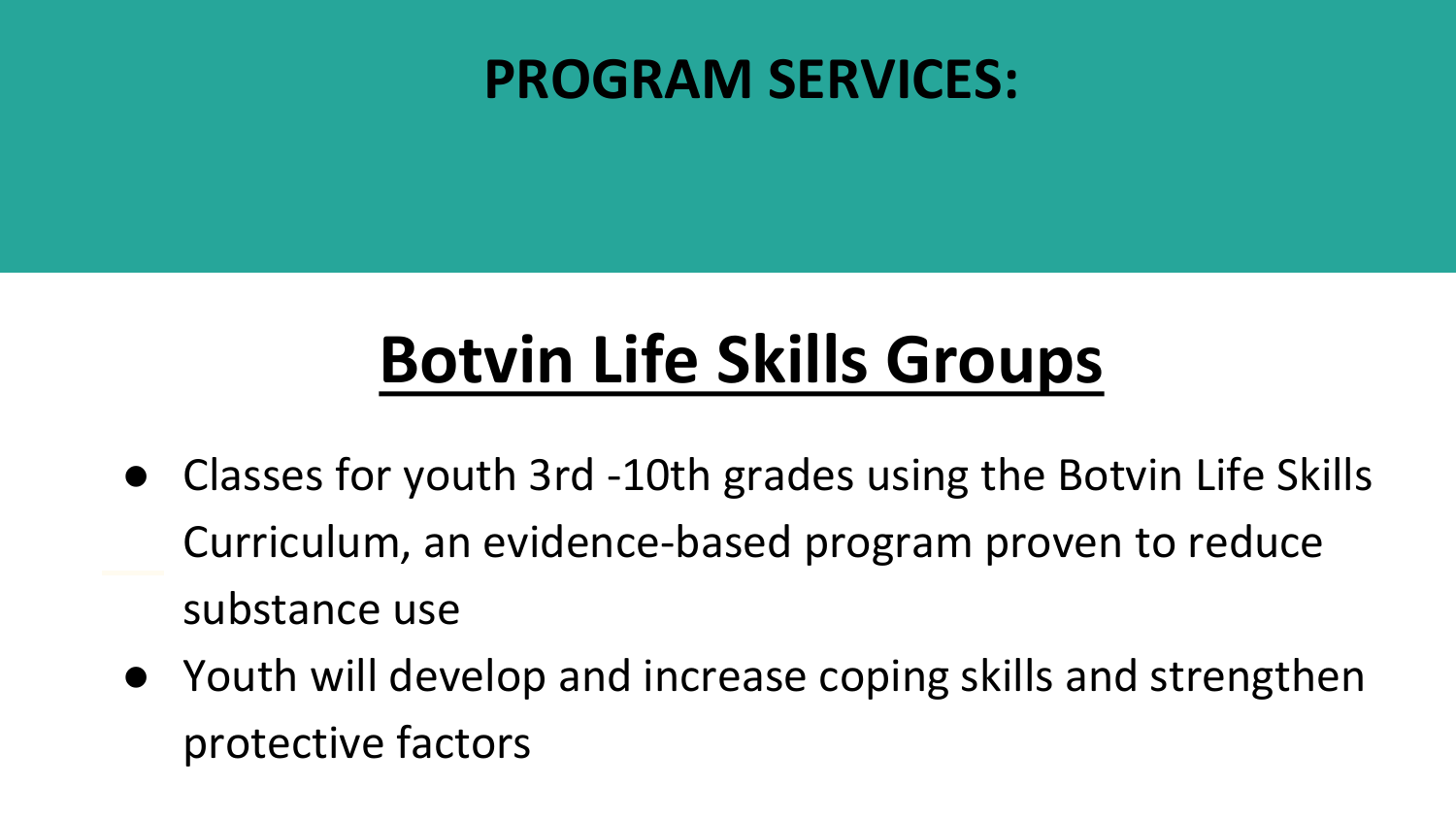# Botvin Life Skill Topics

Self esteem Making decisions Coping with anxiety Advertisements Coping with anger Social skills Violence in the media Resolving conflicts Communication skills Substance use prevention education (myths & realities)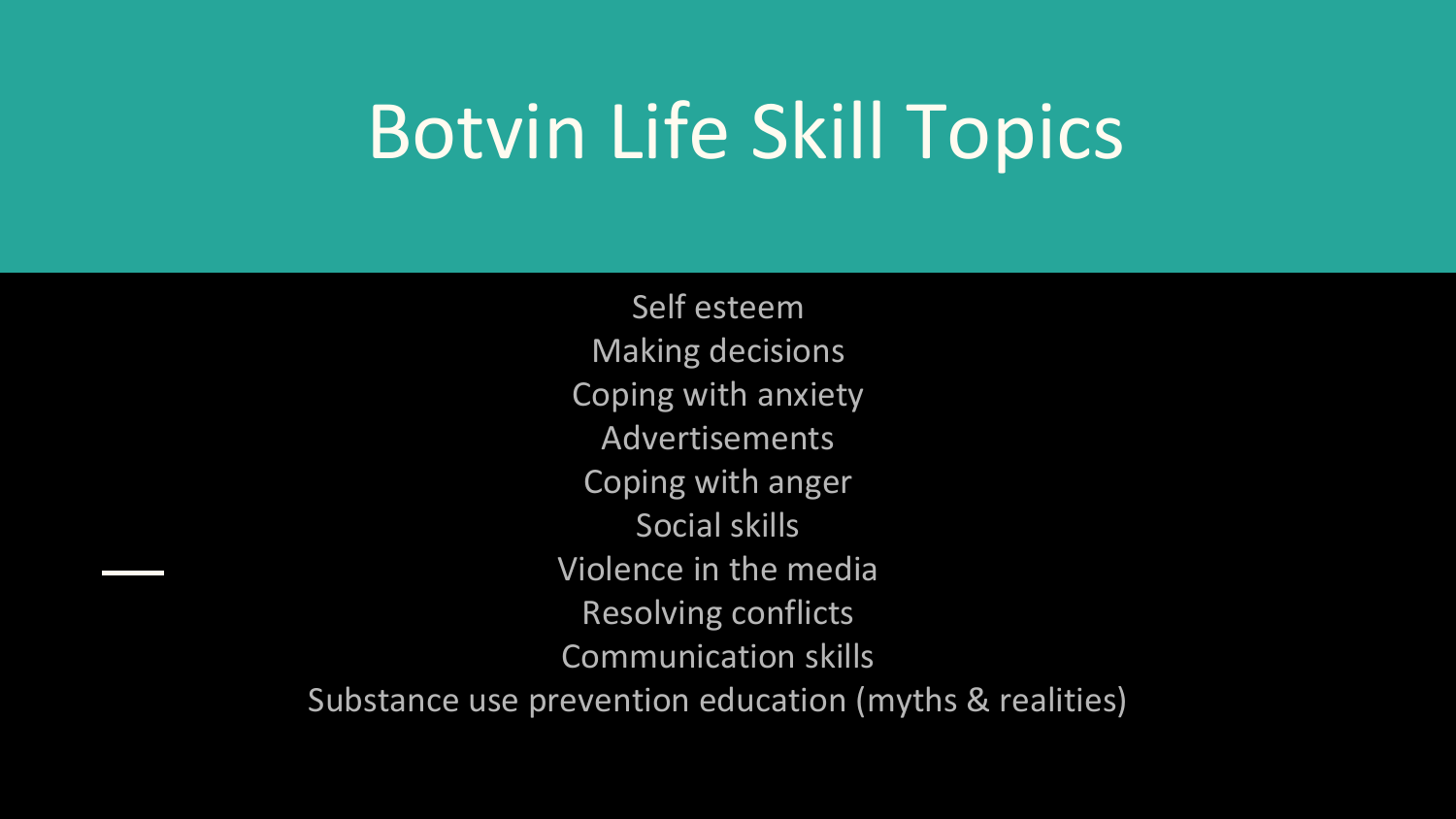#### **PROGRAM SERVICES:**

## **Outreach**

- Information dissemination about substance facts and
- substance use prevention at tabling events and resource **fairs**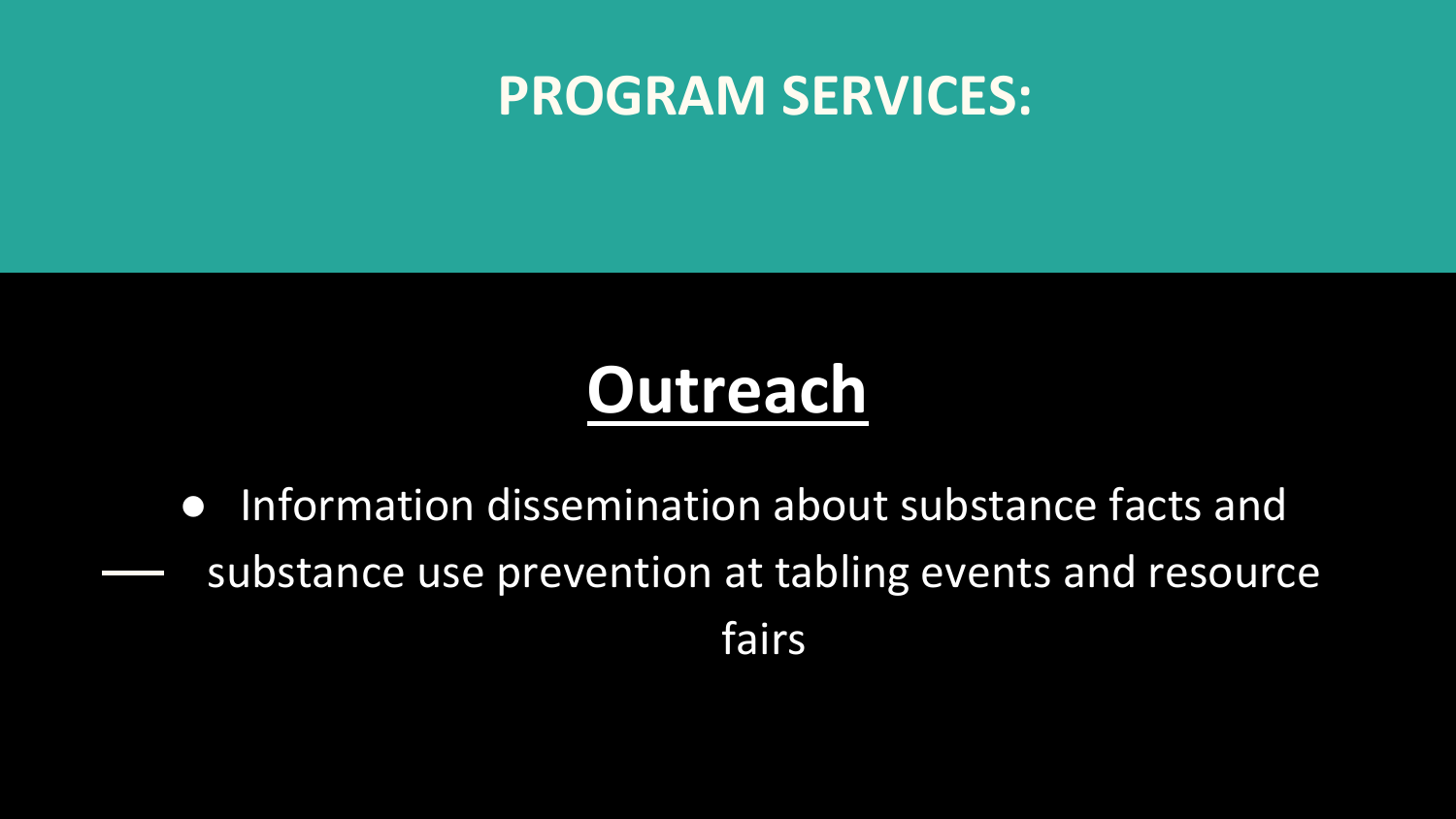## **Community Presentations**

- **Presentations for all age groups, teachers, administrators, community members, parents/guardians, working professionals, etc. interested in learning about the commonly used substances in the County of Santa Clara**
- **Presentations can be delivered in both Spanish and English**
- **Education on how to identify what substances youth are using, how they are using them, and why they choose to use**

## **PROGRAM**

## **SERVICES**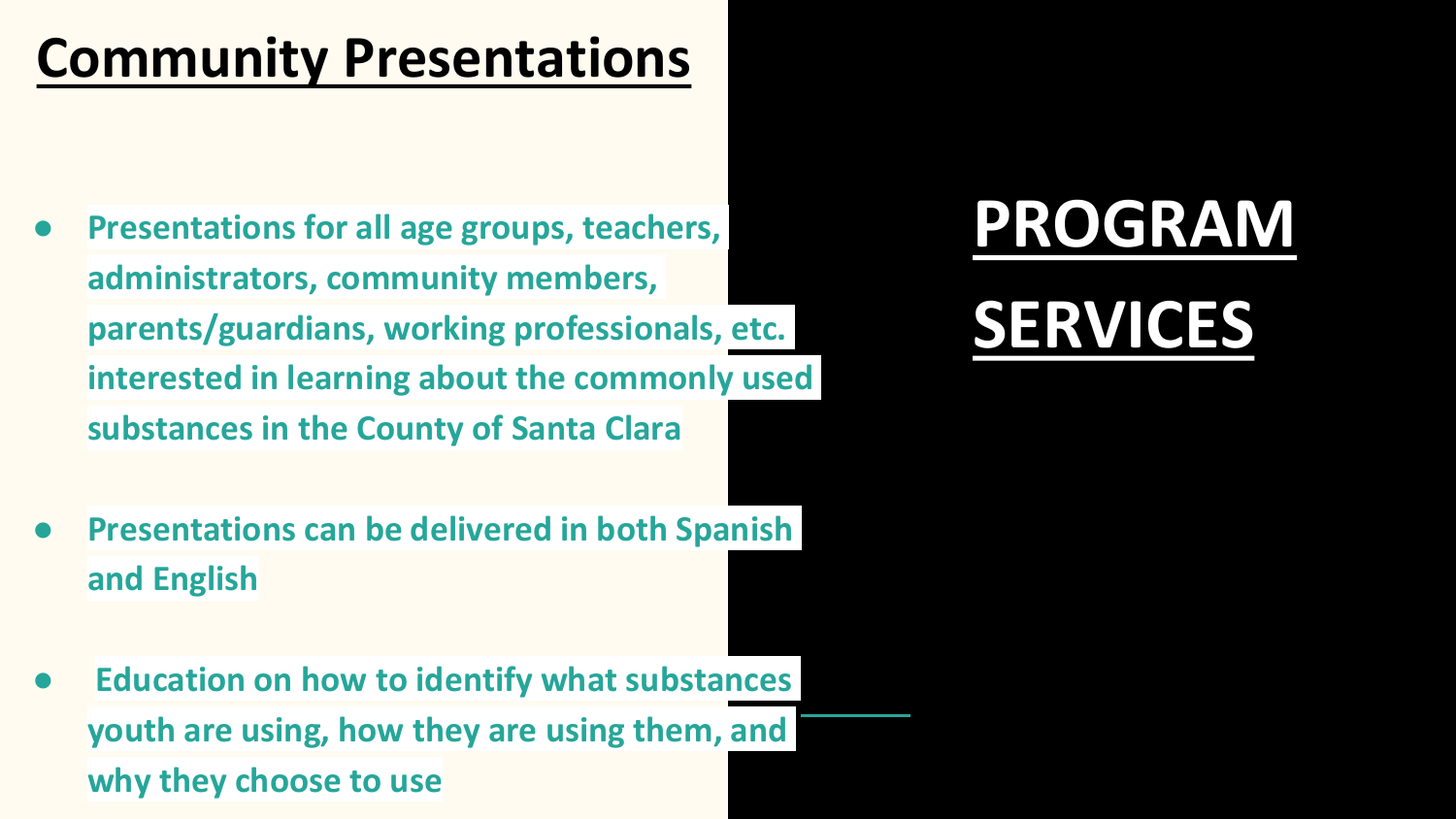**SUPS-AA consists of staff-led enrichment activities such as video games, arts and crafts, sports, outdoor games, and field trips. The program also integrates Botvin Life Skills curriculum and/or substance use prevention education to help increase knowledge of the adverse consequences of substance use and develop youths' coping skills and protective factors.**

## **Substance Use Pre-Services Alternative Activities Program (SUPS-AA)**